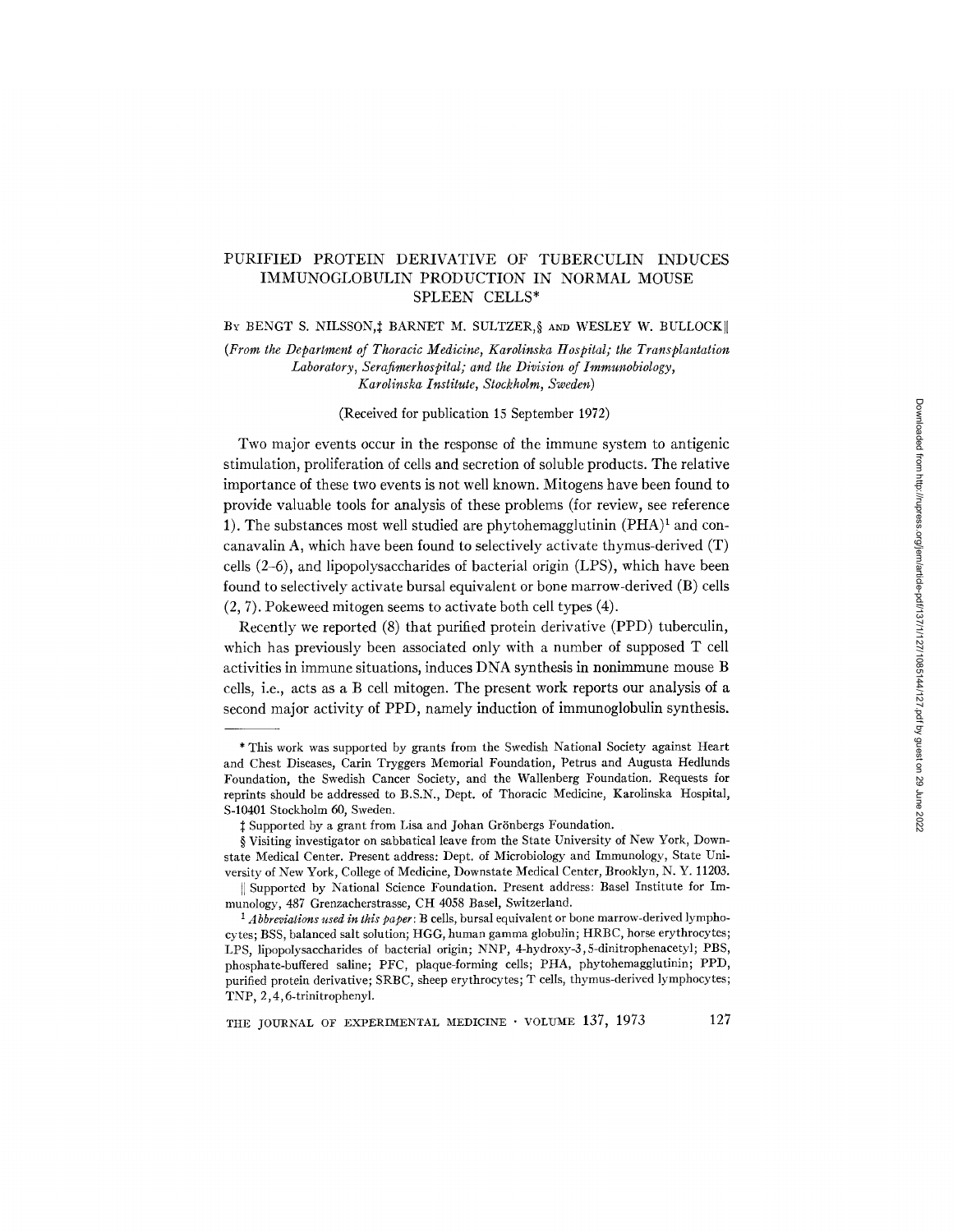#### *Materials and Methods*

*Animals.*—Unless otherwise stated, we used  $F_1$  hybrid mice (C3H/HeJ  $\times$  CBA) of both sexes, usually between 8-16 wk of age (same sex and age within each experiment).

*Antigens and Mitogens.--PPD* tuberculin RT32 was supplied by the Statens Seruminstitut, Copenhagen, as sterile solution 1 mg/ml. When higher concentrations were needed the same tuberculin in powder form was dissolved in phosphate-buffered saline (PBS). In some experiments we also used two tuberculin lots  $(42/23$  and  $62/23$ , in the Results section termed lot a and lot b) with well-defined potencies in immune systems.<sup>2</sup> Sheep erythrocytes (SRBC) and horse erythrocytes (HRBC) were stored in Alsever's solution and washed three times in balanced salt solution (BSS) before use.

4-Hydroxy-3, 5-dinitrophenacetyl  $(NNP)_{65}$  human gamma globulin (HGG) was prepared as described previously (9). NNP-SRBC were prepared as described by Pasanen and Mäkelä (10). The cells used were n:o 2 ceils, i.e. having a moderately high epitope density (for coupling: 0.1 mg/ml of NNP-azide in a suspension of  $10\%$  SRBC in BSS).

PHA was obtained from Wellcome Foundation Ltd., Beckenham, Kent, England, and used in final dilution 1 : 100. LPS from *Escherlchia coli* was obtained by the phenol-water extraction method of Westphal et al. (11, 12).

*Cell C~dtnres.--The* procedure was essentially that of Mishell and Dutton (13). Spleens were removed aseptically, minced with forceps in BSS, and further dispersed by gentle pipetting. After sedimentation of larger pieces, cells were washed twice in BSS and counted in a hemacytometer with addition of trypan blue for viability testing. They were then suspended at  $10<sup>7</sup>$ viable, nucleated cells per milliliter in medium with 10% fetal calf serum (Flow Laboratories, Rockville, Md. ; lot 42005). 1 ml cultures in plastic Petri dishes (Falcon Plastics, Div. B-D Laboratories, Los Angeles, Calif.; 3002) were prepared in triplicate and incubated in an atmosphere of  $5\%$  CO<sub>2</sub> in air at  $37^{\circ}$ C with continuous rocking. The cultures were given nutritional "cocktail" daily. Ceils were harvested using a rubber policeman, washed twice, and counted as described above.

In experiments with mitomycin treatment of ceils before culture, this was performed with 25  $\mu$ g mitomycin C/ml in a suspension of 10<sup>6</sup> cells/ml, 30 min at 37°C, followed by two washings in PBS.

*Hemolytic Plaque Assay.--This* assay (14, 15) was employed with some modifications: 0.6 ml of 0.5% agar in BSS with 0.05% diethylaminoethyl-dextran was kept in glass tubes at 47°C. 0.2 ml of washed spleen cells (usually pooled cells from three cultures), 0.05 ml of RBC 1:8 in BSS, and 0.05 ml of guinea pig serum 1:4 in BSS were added. The suspension was mixed with a preheated pipette and three 0.2 ml spots were spread in a plastic Petri dish. The Petri dishes were incubated at 37°C for 2-3 h and read in indirect light. Unless otherwise stated, values given are plaque-forming cells  $(PFC)/10^6$  recovered, viable cells. Some variations in the cell recoveries occurred with a tendency for higher cell recovery in cultures with PPD than in control cultures. The plaques were complement-dependent, and when checked microscopically, ahvays contained a centrally located, nucleated cell.

Experiments with inhibition of NNP-PFC by free NNP $_{65}$ HGG (16) were done by adding to the assay mixture 0.05 ml of dilutions from  $10^{0}$ - $10^{-7}$  of a NNP<sub>65</sub>HGG solution 3.8 mg/ml. Thus, the 10<sup>0</sup> dilution represents a NNP<sub>65</sub>HGG concentration in the gel of 190  $\mu$ g/ml.

*Detection of Immunoglobulin by [mmunofluorescence Technique.--Cultured* cells were washed twice and centrifuged gently onto microscopic slides. After drying the cells were fixed 5 min in methanol. After drying, fluorescein-labeled anti-mouse Ig antibody (sheep origin, Statens Bakteriologiska Laboratorium, Stockholm) was added and the slides were incubated for 30 min in a moist atmosphere at 37°C. After washing, the slides were mounted in phosphate-buffered

<sup>&</sup>lt;sup>2</sup> Nilsson, B. S., and M. Magnusson. 1972. Comparison of the biological effects of tuberculins by the use of lymphocyte cultures. Manuscript submitted to *Am. Rev. Respir. Dis.*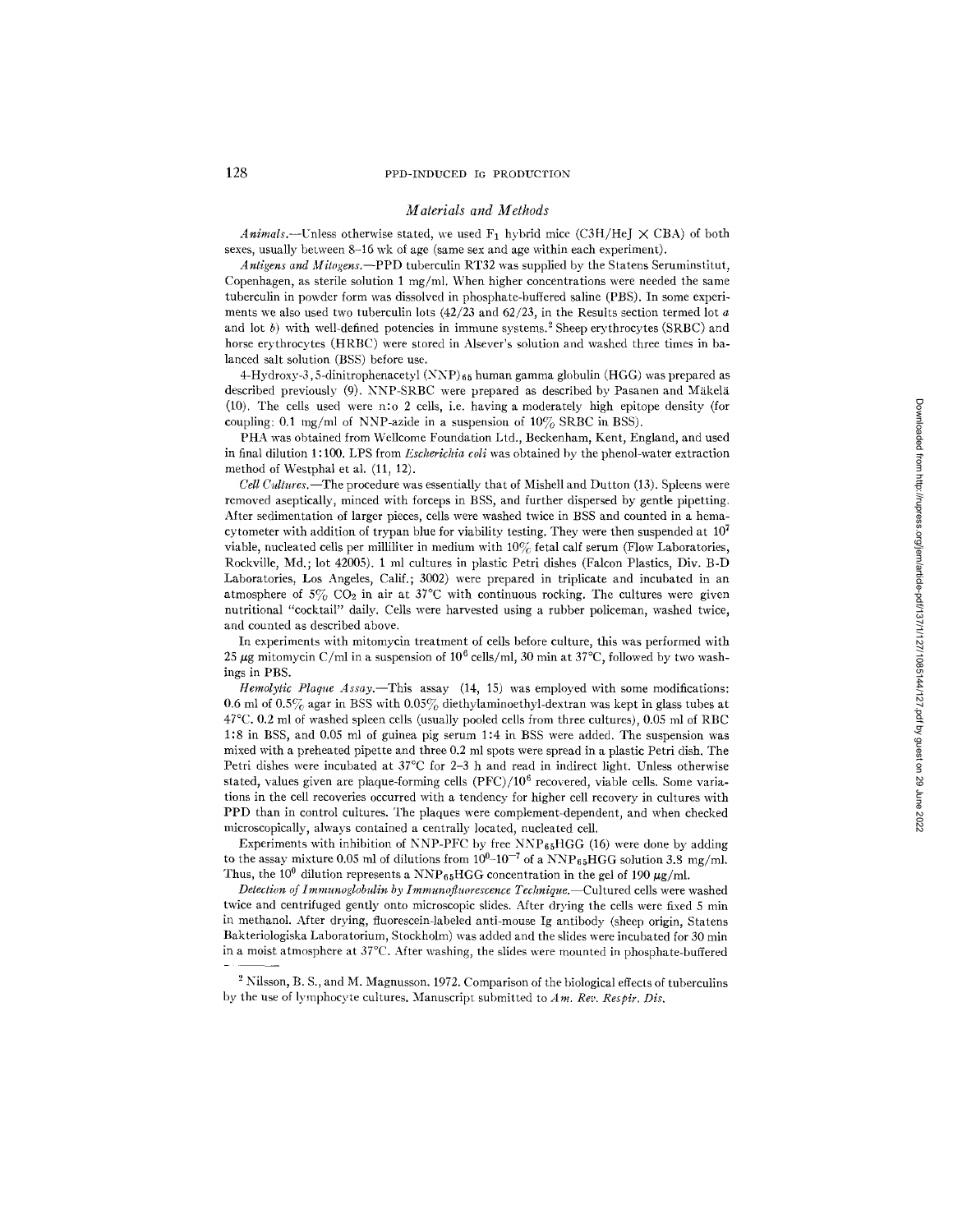glycerol. Reading was performed, using a Leitz Orthoplan microscope (E. Leitz, Inc., Rockleigh, N. J.). 3-500 cells were examined and the percentage of fluorescent cells was determined.

## RESULTS

Nonimmune mouse spleen cells cultured for 48 h in the presence of PPD yielded significantly increased numbers of PFC against SRBC, HRBC, and NNP-SRBC, in comparison with control cultures (Table I). Similar degrees of increase have also been obtained with 2,4,6-trinitrophenyl (TNP)-SRBC (not shown). The use of hapten-coupled erythrocytes in this assay system results in much greater numbers of PFC compared with nonhaptenated erythrocytes. This is probably due to the high epitope density of hapten on the red cell surface, which permits binding and therefore lysis by very low avidity anti-NNP immunoglobulins (10). Since this greatly increases the sensitivity of the assay system by permitting detection of a broader spectrum of Ig-secreting cells, we chose to use NNP-SRBC throughout this investigation.

|--|--|

*Numbers of PFC/IO 6 Cells against tleterologous Erythrocytes and Hapten-Coupled Erythrocytes after 48 h Incubation of Normal Mouse Spleen Cells with PPD Tuberculin* 

|            |               | Target cells |                |  |
|------------|---------------|--------------|----------------|--|
| PPD concn  | <b>SRBC</b>   | <b>HRBC</b>  | NNP-SRBC       |  |
| $\mu$ g/ml |               |              |                |  |
| 0          | $34 \pm 12^*$ | $14 \pm 3$   | $761 \pm 285$  |  |
| 10         | $111 \pm 26$  | $57 \pm 10$  | $1326 \pm 374$ |  |
| 100        | $138 \pm 17$  | $99 + 16$    | $2300 \pm 159$ |  |

\* Values given are mean values of results obtained in three separate experiments  $\pm$  SE.

*Kinetics and Dose Dependence of PPD-Induced Immunoglobulin Production.-*  The first detectable increase in PFC occurred 15-20 h after initiation of cultures (Fig. 1). With the highest PPD concentration used,  $100 \mu g/ml$ , the response reached a maximum at 48 h, whereas lower PPD concentrations resulted in later peak responses (Fig. 2). Consequently, the dose curves had different shapes depending on the duration of culture before assay (Fig. 3). A higher PPD concentration than those shown, 1 mg/ml, resulted in essentially the same response as with 100  $\mu$ g/ml.

Thus, compared with the PFC responses in cultures without PPD, PPD induces a response which starts 8 h earlier and reaches much higher levels (Fig. 1). Nevertheless, as can be seen from Figs. 1-3 and as previously reported (9), there is a substantial increase of PFC also in the absence of PPD. In more recent experiments we have found that this background increase requires the presence of fetal calf serum, whereas removal of fetal calf serum does not affect the PPD response (data to be published).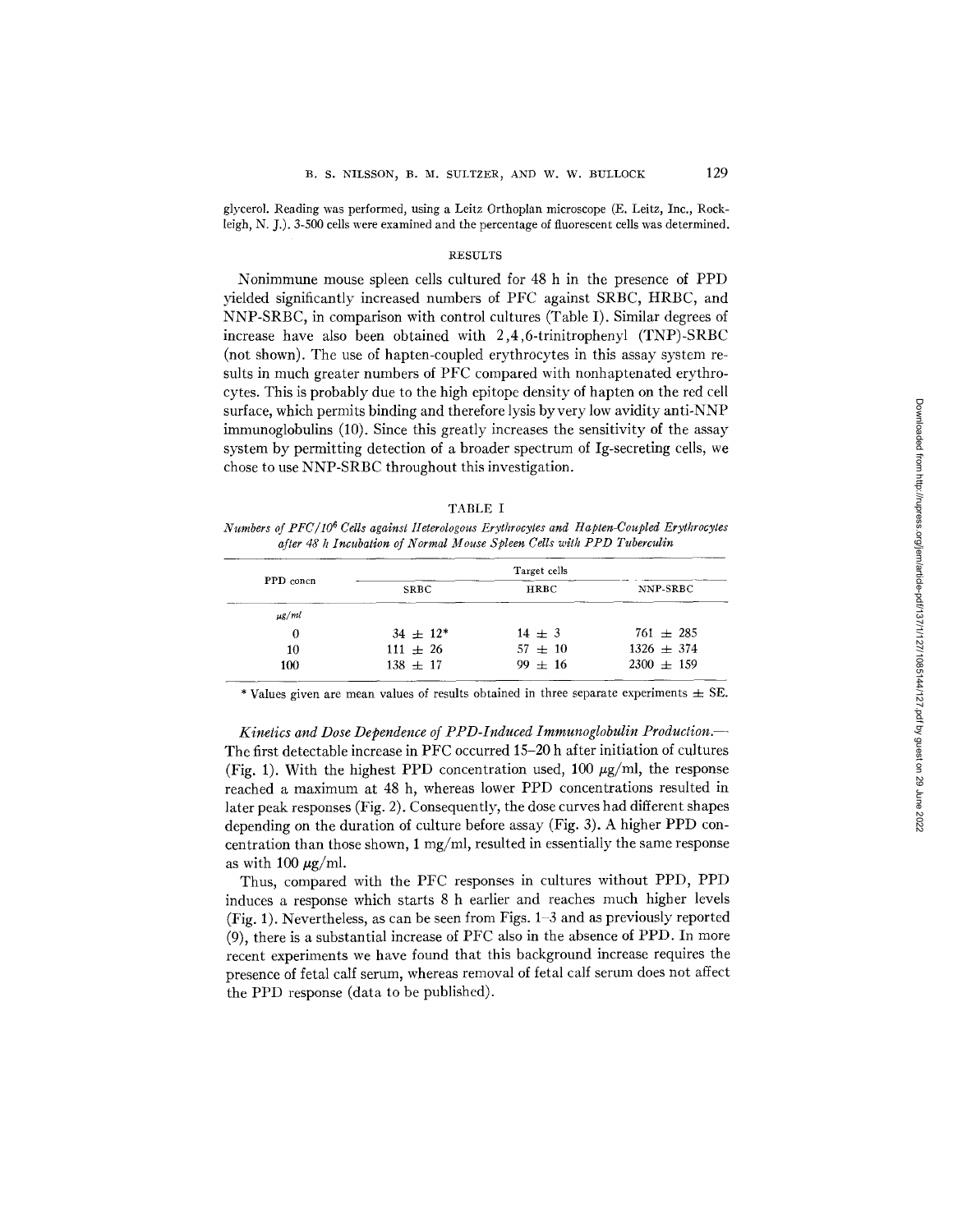# 130 **PPD-INDUCED** IG PRODUCTION



FIo. 1. Spleen cells from normal C3H/HeJ mice were cultured with PPD and the numbers of anti-NNP PFC determined at the times shown on the abscissa. Values for control cultures are shown as comparison.

*Characteristics of the PPD-Induced Immunoglobulin.--Only* direct plaques were obtained with PPD-stimulated, nonimmune ceils. The relative avidity of immunoglobulins was measured by inhibition of anti-NNP PFC with various concentrations of soluble  $NNP_{65}HGG$  in the assay mixture. As seen in Fig. 4, the concentration of hapten-protein required to inhibit 50% of the PPDinduced PFC was 100 times higher than that needed to inhibit 50% of antigeninduced PFC. These results indicate that the avidity of PPD-induced anti-NNP Ig is much lower than that of antigen-induced anti-NNP Ig. Free PPD in the gel did not cause any inhibition of PFC.

Besides determining the responses to a selected number of antigenic determinants, we also wanted to get an estimate of how many B cells were actually triggered by PPD. This was done by determining the numbers of cells containing immunoglobulin (examined with fluorescein-labeled anti-mouse Ig antibody). Using this technique we found in three experiments that 40-70 % of the cells contained immunoglobulin after 48 h of culture with PPD, compared with 5-15 % in cultures without PPD and below 5 % in cultures with PHA.

*Comparison of PPD, LPS, and PttA.--Fig.* 5 compares culture responses (anti-NNP PFC) to PPD, LPS, and PHA. Essentially similar responses were obtained with PPD and LPS, whereas PHA actually depressed the response in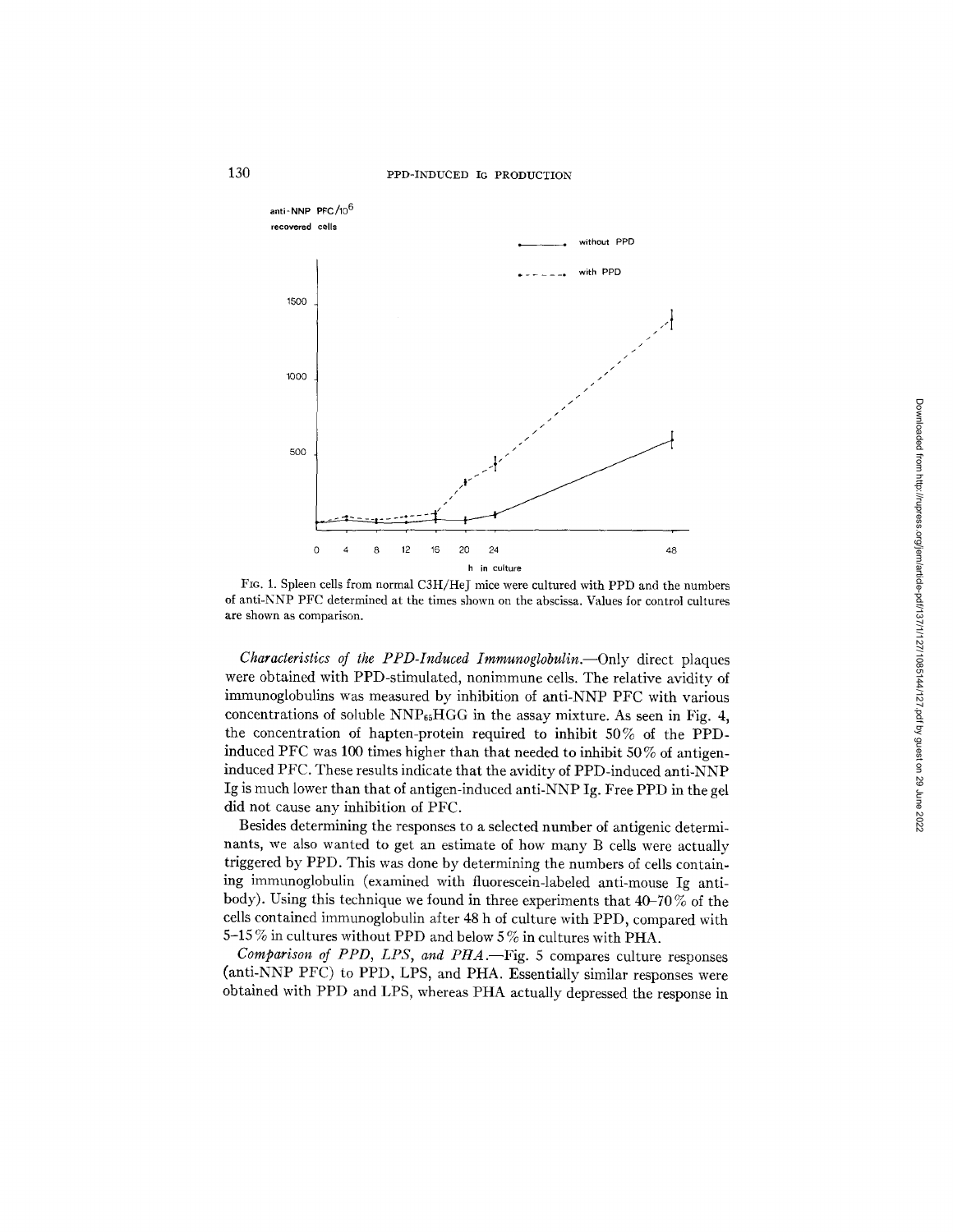

FIG. 2. **See legend to** Fig. 1. **In this experiment spleen cells from** C3H/HeJ X'CBA **mice were used with two different PPD concentrations.** 

**comparison with controls, in analogy with recent findings by others (R. W. Dutton, personal communication).** 

*Dependence on DNA Synthesis.--Mitomycin-treated* **spleen cells were cultured with or without PPD for 24 and 48 h. Both the numbers of anti-NNP PFC and thymidine incorporation were determined. The results are given in Table II. It can be seen that the PPD-stimulated NNP-PFC remained unaltered after mitomycin treatment, whereas thymidine uptake was depressed with approximately 90%. In fact, the stimulatory effect of PPD at 48 h, expressed as factor of stimulation, was more obvious after mitomycin treatment, because the response was depressed in control cultures. It should be noted, however, that the cell loss in the cultures of mitomycin-treated cells was consierably more pronounced than in untreated cultures (viable cell recovery [expressed as percentage of cells put in culture]: non-mitomycin-treated cells approx. 30 %, mitomycin-treated below 10 %). Furthermore, the depression of thymidine uptake was not 100 %, which must be considered in the interpretation of these results.**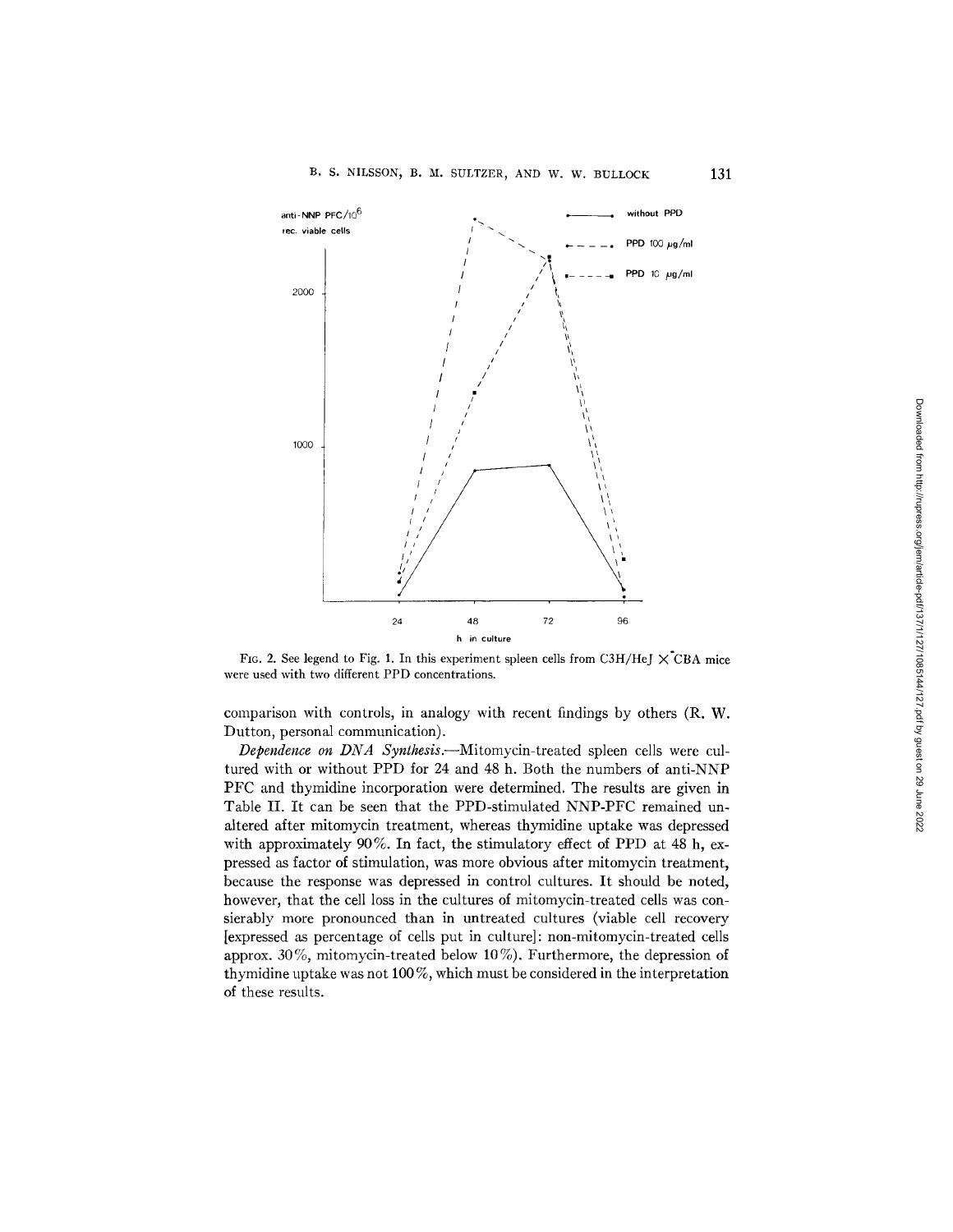*Effects of Tuberculins of Different Polency.*--To determine if the activity on B cells correlated with the ability of the subslance to elicit immune reactions, we tested two lots of PPD with different immunological potencies. From experiments in immune systems (skin tests in BCG-vaccinated guinea pigs and DNA synthesis in lymphocytes from tuberculin-positive humans)<sup>2</sup> it had been clearly established that lot  $a$  was definitely more potent than lot  $b$  in an immune situa-



FIc. 3. The response of normal mouse spleen cells to various concentrations of PPD after various times in culture. Values given represent mean values of results obtained in three different experiments  $\pm$  SE. (The value for 0.1  $\mu$ g/ml is from one experiment only.)

tion. The results when nonimmune spleen cells were cultured with these PPD preparations showed the same relation, i.e., lot a induced greater numbers of PFC than lot  $b$  (Table III).

*In Vivo Experiments.*—To determine the in vivo efficiency of PPD as a B cell stimulator, mice were injected with various doses of PPD. Their spleens were removed 2496 h after injection and assayed for PFC against SRBC and NNP-SRBC. In three experiments the values after PPD injection  $(5 \text{ mg/animal})$ intravenously) were 50-70 anti-SRBC PFC/10<sup>6</sup> cells (1-3 PFC/10<sup>6</sup> in controls) and 115-280 anti-NNP PFC/10<sup>6</sup> cells  $(30-50/10^6$  in controls). The response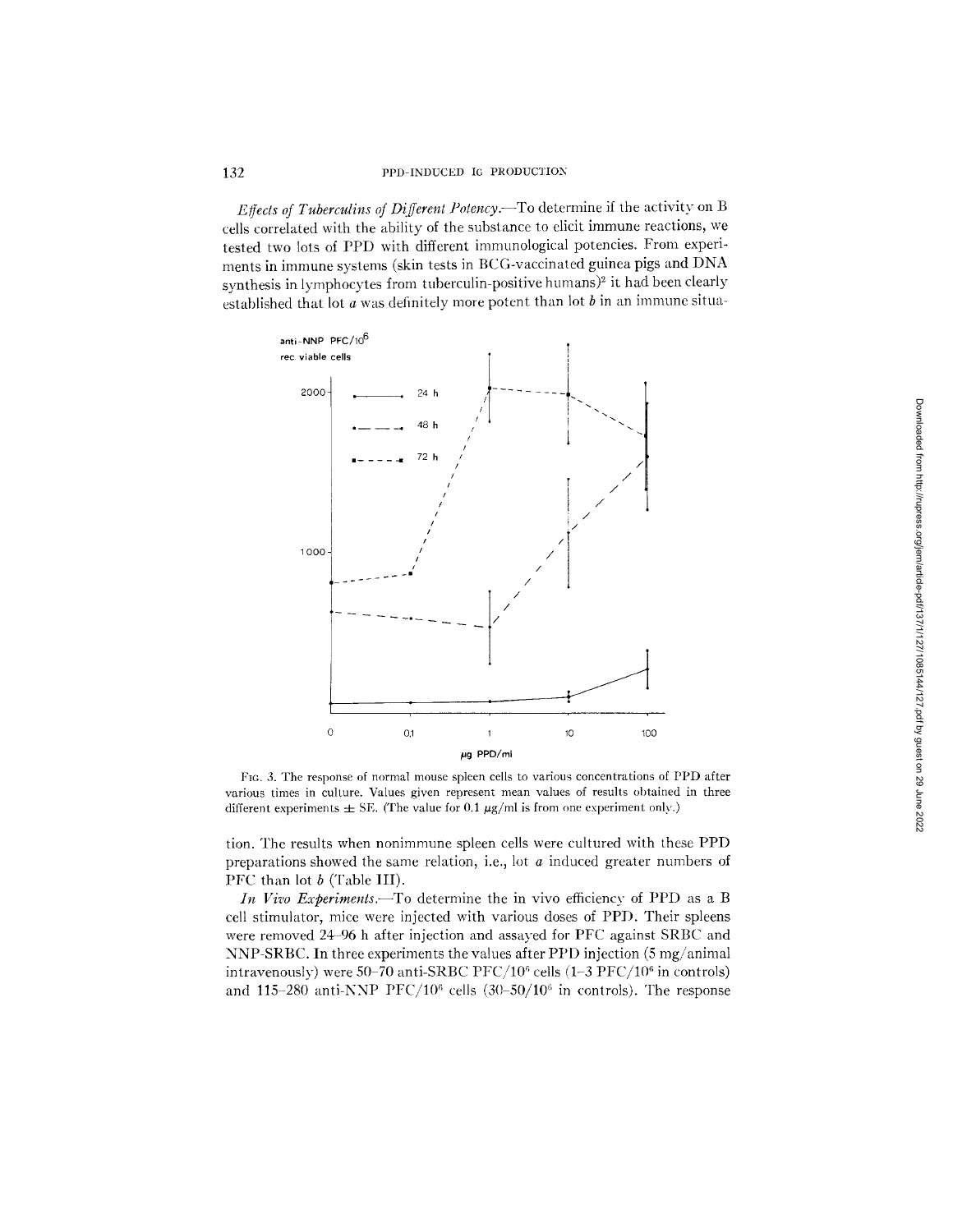reached a maximum 48 h after injection (Fig. 6). In other experiments we have also obtained increased numbers of PFC after injection of BCG.

## DISCUSSION

PPD induces a rapid activation of lymphocytes with the capacity to secrete immunoglobulins. We conclude that this is not due to antigenic properties of



FIG. 4. Normal mouse spleen cells were cultured for 48 h with PPD 100  $\mu$ g/ml, whereafter the numbers of anti-NNP PFC were determined in the presence of various dilutions of NNP $_{65}$ HGG in the gel (to the assay tubes containing the suspension of agar + spleen cells  $+$  erythrocytes  $+$  complement, total volume = 0.9 ml were added 0.05 ml of dilutions from a solution of  $NNP_{65}HGG$  of 3.2 mg/ml). The values given are the percentage of anti-NNP PFC at various  $NNP_{65}HGG$  dilutions compared with an assay without  $NNP_{65}HGG$ . As comparison is shown similar inhibition data from an experiment with HGG-primed cells cultured in the presence of an optimal concentration of NNP<sub>65</sub>HGG.

PPD since  $(a)$  the response is multispecific, against every determinant tested (SRBC, HRBC, NNP, TNP), (b) there is a rapid induction of the response, which is in contrast to findings in specific immune responses in vitro  $(13)$ , and  $(c)$  the avidity of the Ig produced after PPD stimulation is low, in contrast to that of antigen-induced Ig (Fig. 4). This low avidity is similar to that obtained after stimulation with another B cell mitogen, LPS (1). Also the very high numbers of PFC induced by PPD in a sensitive antihapten system, approaching 0.5 % of the cells in a nonimmune situation, indicate that a larger B cell population is involved than could be induced by any one antigen. This taken together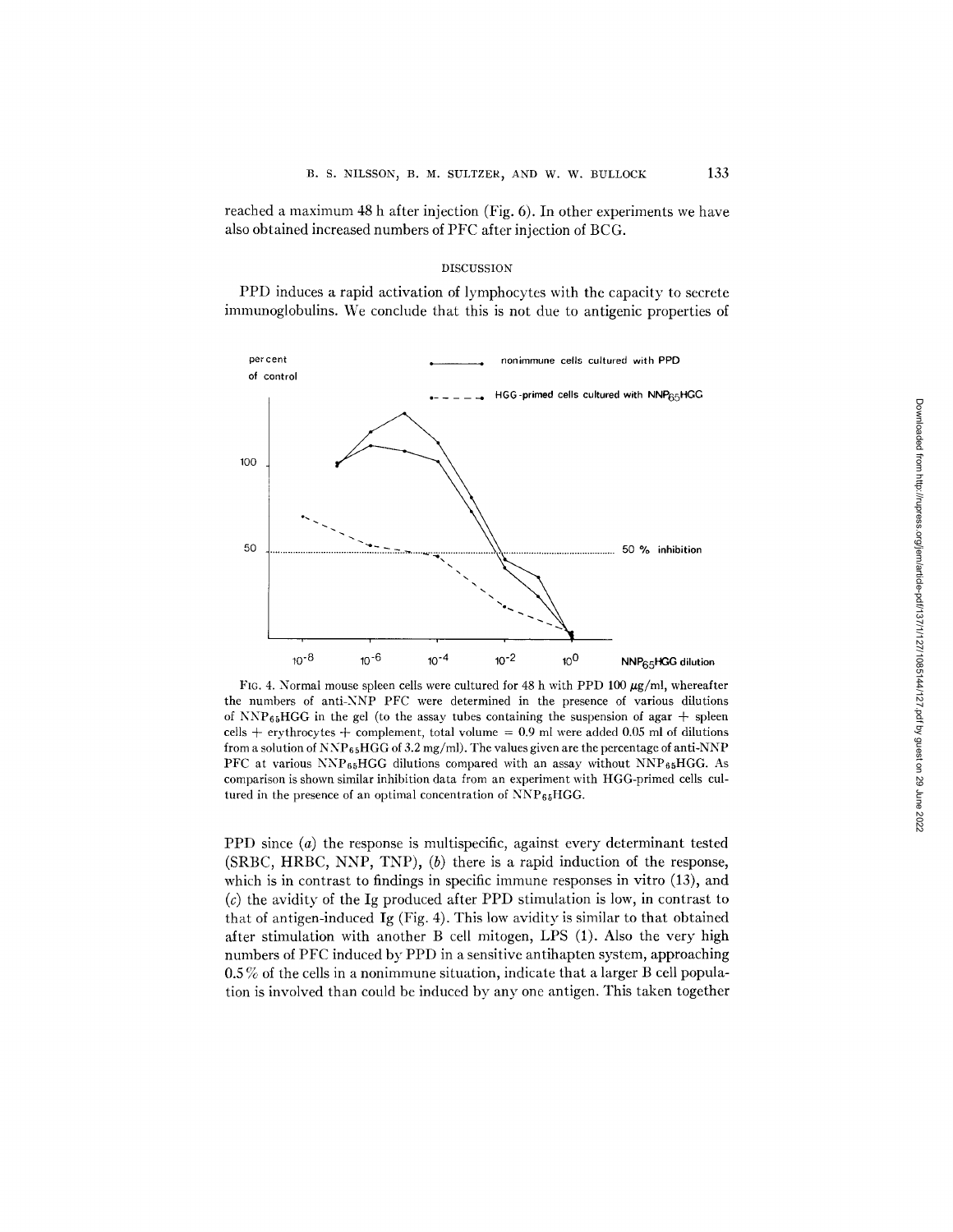

FIG. 5. Normal mouse spleen cells were cultured with the mitogens shown in the figure and the numbers of anti-NNP PFC determined after various times in culture.

| TABLE <b>II</b>                                                              |
|------------------------------------------------------------------------------|
| Effect of Mitomycin Treatment on the Reactivity of Normal Mouse Spleen Cells |
| to PPD Tuberculin                                                            |

|            |             | Anti-NNP PFC/10 <sup>6</sup> cells |                 |                   |
|------------|-------------|------------------------------------|-----------------|-------------------|
| PPD.       |             | 24 h in culture                    | 48 h in culture |                   |
|            | Untreated   | Mitomycin treated                  | Untreated       | Mitomycin treated |
| $\mu$ g/ml |             |                                    |                 |                   |
| 0          | $109 + 37*$ | $162 + 45$                         | $1035 + 281$    | $353 + 156$       |
| 100        | $313 + 153$ | $510 + 171$                        | $2483 + 336$    | $2465 + 271$      |

\* Values given are mean values of results obtained in four separate experiments. In two of these experiments  $[{}^{14}C]$ thymidine uptake was determined and mitomycin treatment was found to cause reduction with  $85-97\%$ .

with the immunofluorescence data strongly argues that PPD activates a majority **of B cells.** 

**PPD-stimulated B cells undergo both DNA synthesis, as reported in detail elsewhere (8), and a rapid induction of immunoglobulin secretion which begins**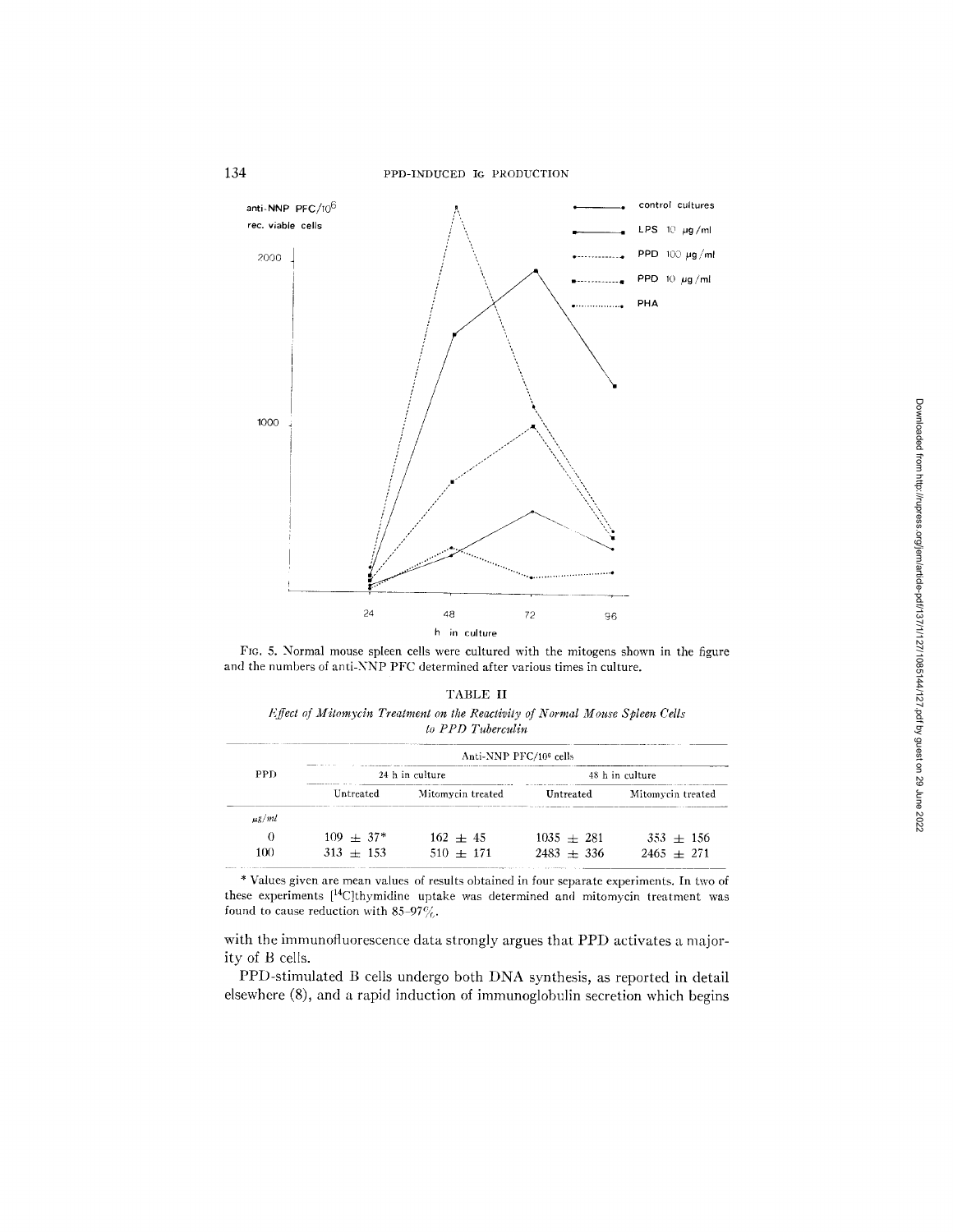|          |                | Anti-NNP PFC/10 <sup>6</sup> cells |      |
|----------|----------------|------------------------------------|------|
| Exp. no. | $PPD^*$ :<br>- | $\boldsymbol{a}$                   |      |
|          | N.D.           | 2000                               | 740  |
|          | 907            | 3173                               | 1893 |
|          | 1040           | 6067                               | 2973 |

**TABLE III** 

*<i>IZfect of Two Tuberculins with Different Potencies on the Development of* 

**\* The two tuberculin lots had previously been tested in immune situations (skin tests in BCG-vaccinated guinea pigs and DNA synthesis in lymphocytes from tuberculin-positive humans). In these situations lot a was found to give rise to much stronger responses than lot**   $b$  (for reference, see Materials and Methods). The concentration used was  $100~\mu$ g/ml.



**FIG. 6. Mice were injected with 5 mg of PPD i.v. and the numbers of PFC against SRBC and NNP-SRBC determined 24-96 h after injection (pooled spleens from two to three animals for each point).** 

**within 20 h of culture and peaks on day 2 or 3 depending on the PPD concentration used (Fig. 3). The variation in the time for peak responses with different concentrations may indicate either that lower numbers of trigger molecules may cause slower induction of protein synthesis or that lower concentrations may require a longer time to reach effective concentrations at the cellular receptors. The bifunctional effects on DNA and Ig synthesis parallel those reported for LPS in mouse B cells (2, 7) and may indicate either two stimulatory components, acting via two separately activated cell receptors, one inducing division**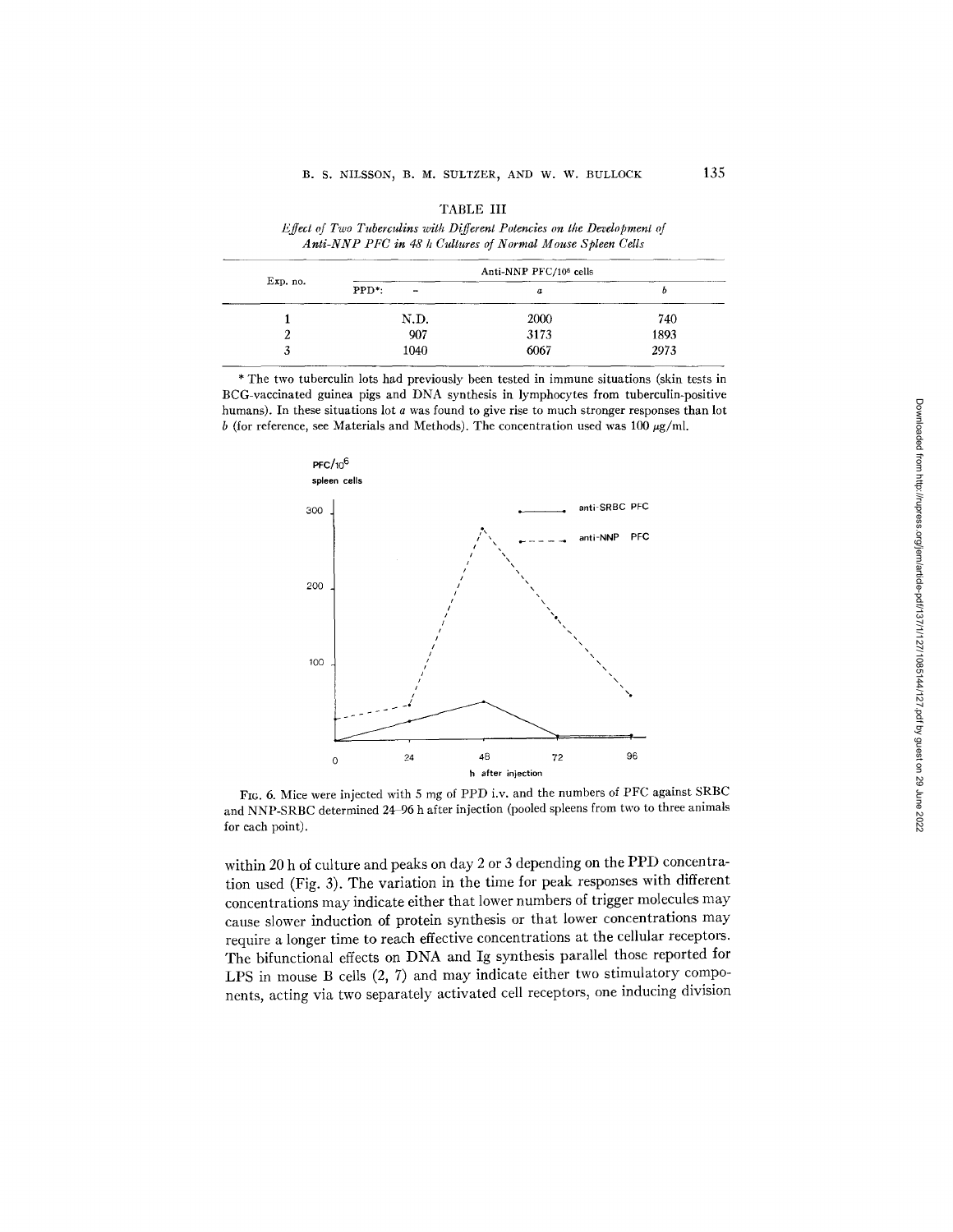and one inducing protein synthesis, or an intimate link between these processes, requiring only one receptor/signal component. The results of mitomycin treatment may indicate that little DNA synthesis is required for optimal induction of immunoglobulin synthesis, arguing against an absolute link between these processes. This also agrees with the report that only a single mitotic cycle is required for immune induction of Ig synthesis (17). However, the present data should be interpreted with some care, first because of the pronounced cell losses, second because the reduction of thymidine uptake was not 100 %. If the findings of unchanged numbers of PFC/106 recovered cells are put together with these two facts, two interpretations are possible. Either the PFC had not gone through DNA synthesis, i.e. the thymidine uptake had occurred in other cells, or the PFC represented a fraction of ceils which in some way had been able to escape the blocking effect of mitomycin treatment on DNA synthesis, and thus had gone through one or more cycles of DNA synthesis during differentiation to Ig-producing cells. The present results do not allow a decision between these alternatives, but experiments are in progress to analyze this problem.

PPD is a complex mixture of substances, involving a number of proteins, polysaccharides, and nucleic acids (see e.g. reference 18). Which component of this mixture that is associated with the effect on B cells remains to be clarified. It seems probable that this component may be highly active since 1  $\mu$ g/ml of the whole mixture gave close to maximal degrees of stimulation (Fig. 3). In this context it is of interest to note that the PPD-induced PFC responses occur over a wide range of concentrations  $(1-1000 \mu g/ml)$  and that no decrease of the response was encountered with the highest concentration tested. A broad range of effective concentrations is also obtained with the other B cell mitogen, LPS (2), whereas T cell mitogens exert their effect over a much more narrow concentration range, higher and lower concentrations than the optimal resulting in sharply decreased responses (2).

The finding that B cell activation occurred after injection of PPD in vivo indicates that the mitogenic effect could have relevance for events in tuberculous infection. Further support for this hypothesis emerges from findings of enhanced antibody production to a variety of antigens in natural and experimental tuberculous infection (19, 20). The mechanism of action of adjuvants of various types, including mycobacteria, have been claimed to involve primarily macrophages (21, 22) or T cells (23). The present results indicate that direct stimulation of B cells is another possibility to take into consideration.

PPD has been widely used as a model substance for studies of various lymphocyte activities associated with delayed hypersensitivity, which is commonly regarded to be a T cell-dependent phenomenon (for review, see reference 24). Various soluble substances, such as migration-inhibiting factor (25, 26) and mitogenic factors of various kinds (27, 28), have been found in supernatants from PPD-stimulated lymphocyte cultures. These effects are commonly regarded as being due to PPD acting as antigen on specifically PPD-reactive T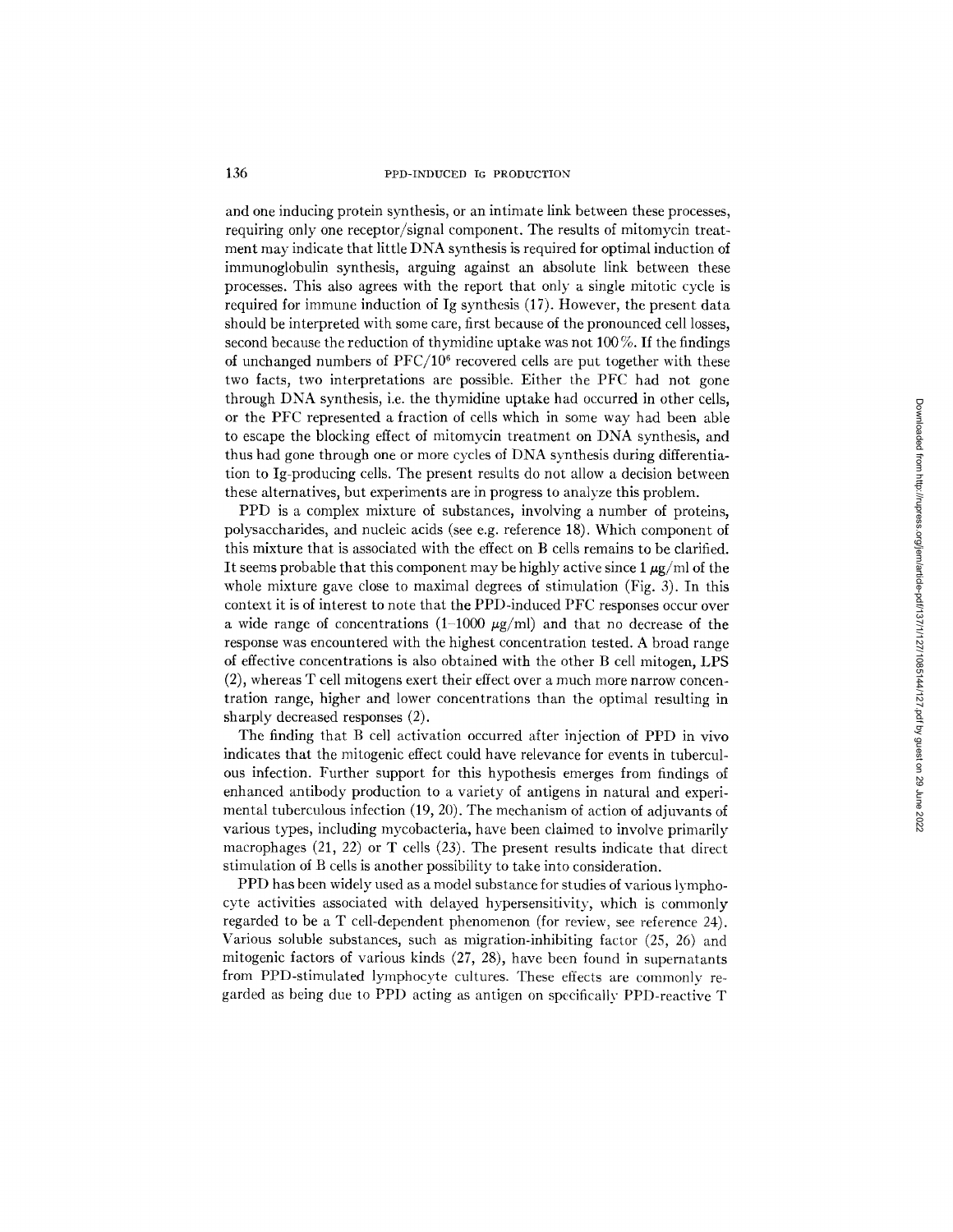cells. It appears from the results presented here that a clear distinction between these "immune" effects and the B cell mitogenic effect is critical in the interpretation of the action of the various factors.

In conclusion we thank that PPD, which is a readily available, standardized material, will provide a new tool for activating B cells, possibly without division. This will permit analyses of the induction processes in B cells and probably also analysis of the Ig specificities that are present in "virgin" immunocompetent B cells.

## **SUMMARY**

Purified protein derivative (PPD) tuberculin induced immunoglobulin production in cultures of nonimmune mouse spleen cells, as measured by plaqueforming cells (PFC) against sheep erythrocytes (SRBC), horse erythrocytes, and 4-hydroxy-3,5-dinitrophenacetyl-SRBC. The increase started between 15 and 20 h of culture and reached a peak at 48-72 h. Higher PPD concentrations resulted in earlier peak responses than low concentrations. The Ig produced was mainly 19S and of very low avidity. The response elicited by PPD was of the same type as that caused by lipopolysaccharide of bacterial origin. Mitomycin treatment of cells before culture did not change the numbers of PFC/106 recovered cells but the cell recovery was considerably lower.

Also injection of PPD in vivo resulted in increased numbers of PFC.

On the basis of these results it is suggested that PPD nonspecifically activates a majority of the B cell population to proliferation and immunoglobulin synthesis.

We thank Miss Dana Öström for expert technical assistance, Dr. O. Mäkelä for supply of NNP-azide, and Dr. M. Magnusson for supply of the tuberculin lots. We also wish to thank Dr. Göran Möller for valuable advice during the experiments and helpful criticism in preparation of the manuscript.

#### REFERENCES

- 1. Andersson, J., O. Sjöberg, and G. Möller. 1972. Mitogens as probes for immunocyte activation and cellular cooperation. *Transplant. Rev.* 11:131.
- 2. Andersson, J., G. Möller, and O. Sjöberg. 1972. Selective induction of DNA synthesis in T and B lymphocytes. *Cell. Immunol.* 4:381.
- 3. Janossy, G., and M. F. Greaves. 1971. Lymphocyte activation. I. Response of T and B lymphocytes to phytomitogens. *Clin. Exp. Immunol.* 9:483.
- 4. Janossy, G., and M. F. Greaves. 1972. Lymphocyte activation II. Discriminating stimulation of lymphocyte subpopulations by phytomitogens and heterologous antisera. *Clin. Exp. Immunol.* 10:525.
- 5. Blomgren, H., and E. Svedmyr. 1971. Evidence for thymic dependence of PHAreactive cells in spleen and lymph nodes and independence in bone marrow. *J. Immunol.* 106:835.
- 6. Stobo, J. D., A. S. Rosenthal, and W. E. Paul. 1972. Functional heterogeneity of murine lymphoid cells. I. Responsiveness to and surface binding of concanavalin A and phytohaemagglutinin. *J. Immunol.* **108:1.**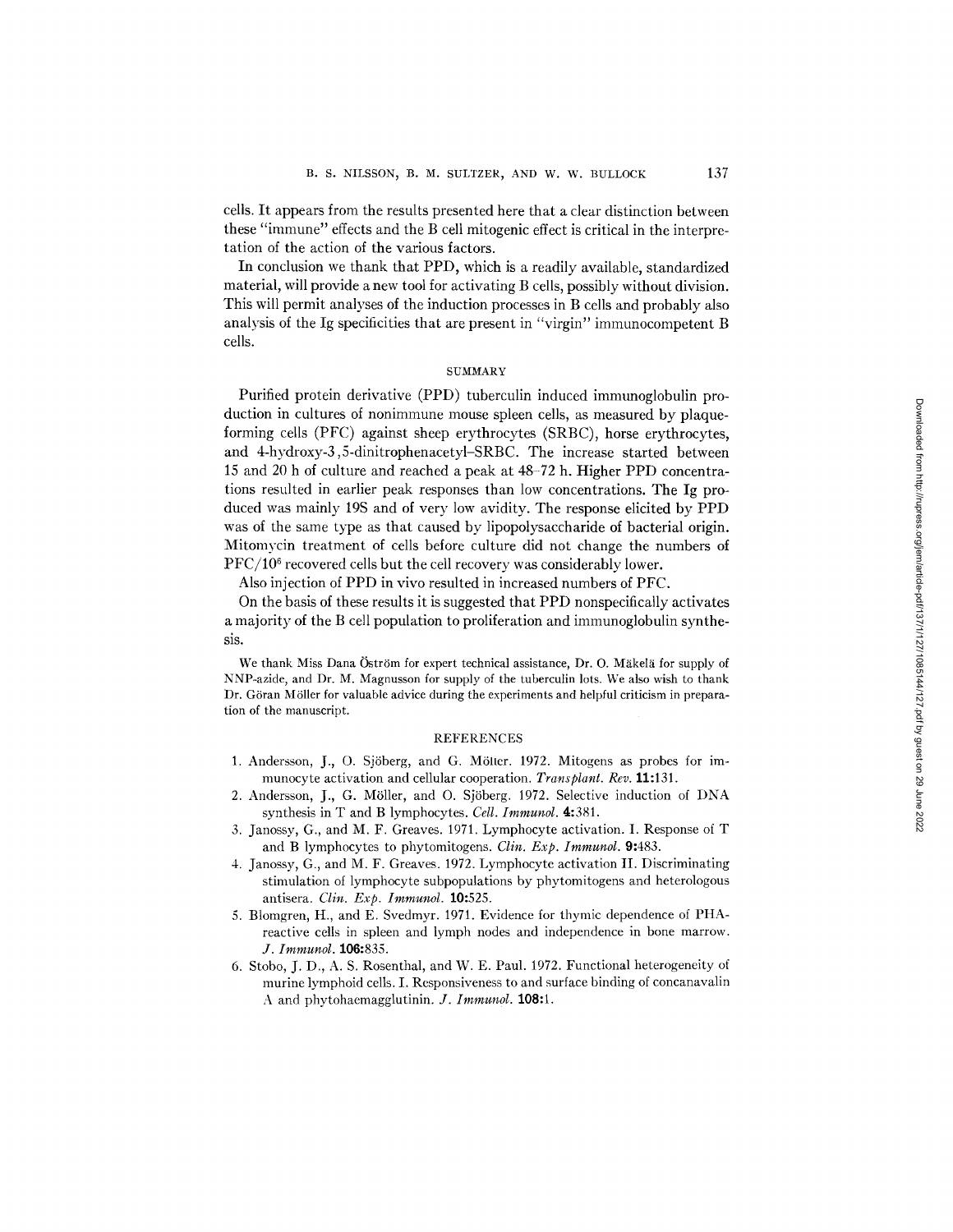# 138 PPD-INDUCED IG PRODUCTION

- 7. Andersson, J., O. Sjöberg, and G. Möller. 1972. Induction of immunoglobulin and antibody synthesis in vitro by lipopolysaccharides *Eur. J. Immunol.*  2:349.
- 8. Sultzer, B. M., and B. S. Nilsson. 1972. PPD tuberculin-a B cell mitogen. *Nature*   $(Lond.)$ . In press.
- 9. Bullock, W. W., and E. Möller. 1972. Spontaneous B-cell activation due to loss of normal mouse serum suppressor. *Eur. J. Immunol.* In press.
- 10. Pasanen, V. J., and O. Mäkelä. 1969. Effect of the number of haptens coupled to each erythrocyte on haemolytic plaque formation *Immunology.* 16:399.
- 11. Westphal, O., O. Lüderlitz, and F. Bister. 1952, Über die Extraktion von Bakterien mit Phenol-Wasser. *Z. Naturforsch. Tell. B.* 7:148.
- 12. Westphal, O., and K. Jaun. 1965. Bacterial lipopolysaccharides. Extraction with phenol-water and further applications of the procedure. *Methods Carbohydr. Chem.* 5:33.
- 13. Mishell, R. I., and R. W. Dutton. 1967. Immunization of dissociated spleen cell cultures from normal mice. *J. Exp. Med.* **126:**423.
- 14. Jerne, N. K., A. A. Nordin, and C. Henry. 1963. The agar plaque technique for recognizing antibody producing cells. *In* Cell Bound Antibodies. B. Amos and H. Koprowski, editors. Wistar Institute Press, Philadelphia, Pa.
- 15. Ingraham, J. S., and A. Bussard. 1964. Application of a localized hemolysin reaction for specific detection of individual antibody-forming cells. *J. Exp. Med.*  119:667.
- 16. Andersson, B. 1970. Studies on the regulation of avidity at the level of the single antibody-forming cell. *J. Exp. Med.* 139.:77.
- 17. Segal, S., A. Globerson, and M. Feldman. 1969. The minimal cycles of cell replication which determine antibody production. *Isr. J. Med. Sci.* 5:444.
- 18. Seibert, F. B. 1949. The isolation of three different proteins and two polysaccharides from tuberculin by alcohol fractionation. Their chemical and biological properties. *Am. Rev. Tuberc.* 59:86.
- 19. Raffel, S. 1956. Immunopatbology of tuberculosis. *Am. Rev. Tuberc. P ulm. Dis.*  74(Suppl.) :60.
- 20. Bergqvist, S., and T. Packalén. 1958. The antibody response of the tuberculous guinea-pig to non-tuberculous antigens. *Acta Pathol. Microbiol. Scan&* 43:73.
- 21. Spitznagel, J. K., and A. C. Allison. 1970. Mode of action of adjuvants: effects on antibody responses to macrophage-associated bovine serum albumin. J. *Immunol.* 104:128.
- 22. Unanue, E. R., B. A. Askonas, and A. C. Allison. 1969. A role of macrophages in the stimulation of immune responses by adjuvants. *J. Immunol.* 103:71.
- 23. Allison, A. C., and A. J. S. Davies. 1971. Requirement of thymus-dependent lymphocytes for potentiation by adjuvants of antibody formation. *Nature*  (*Lond.*). **233:**330.
- 24. Peterson, R. D. A., M. D. Cooper, and R. A. Good. 1965. The pathogenesis of immunologic deficiency diseases. *Am. J. Med.* 38:579.
- 25. David, J. R., S. A1-Askari, H. S. Lawrence, and L. Thomas. 1964. Delayed hypersensitivity in vitro. I. The specificity of the inhibition of cell migration by antigens. *J. Immunol.* 93:264.